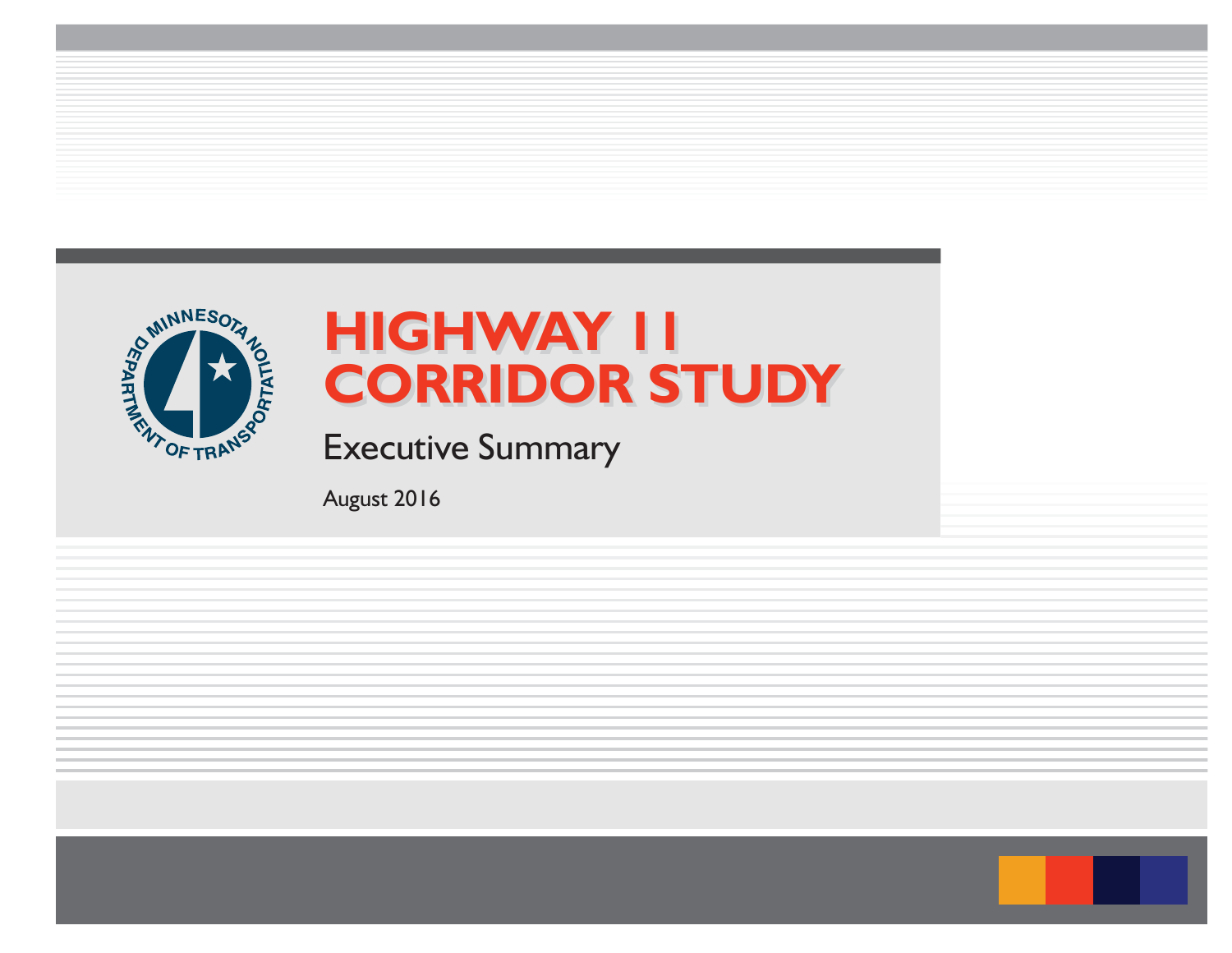



**Figure 1: Corridor Study Limits**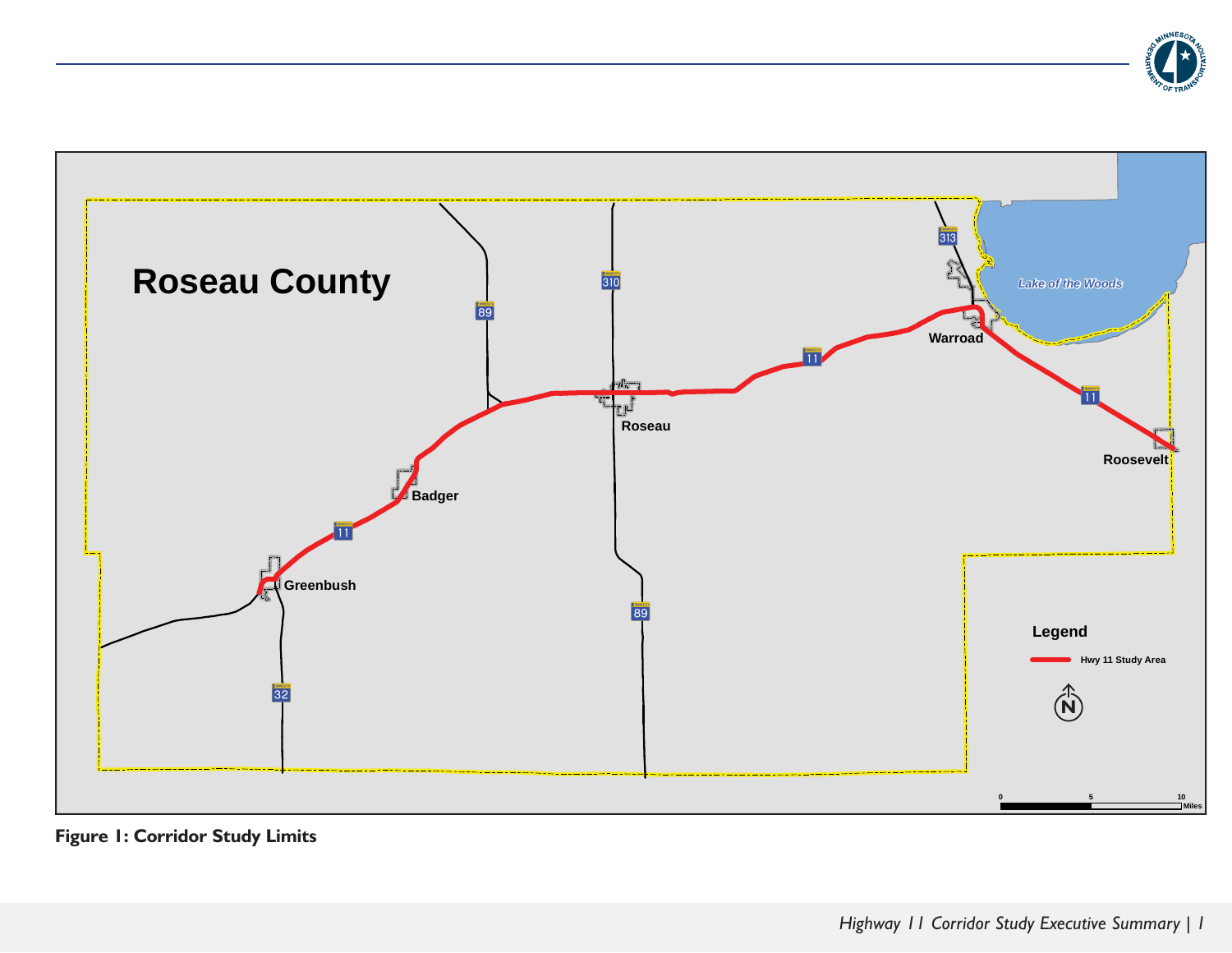

#### **Study Partners**

The Highway 11 Corridor Study was a joint effort between:

- · MnDOT District 2
- · Roseau County
- · Northwest Regional **Development** Commission (NWRDC)
- · City of Badger
- · City of Greenbush
- · City of Roosevelt
- · City of Roseau
- · City of Warroad

#### **Corridor Context**

Highway 11 in Roseau County is an important roadway that provides essential connections between a number of communities within Minnesota, and serves as a major route used for commerce between the US and Canada. The 60-mile corridor serves as the primary east-west arterial route for the communities of Greenbush, Badger, Roseau, Warroad, and Roosevelt. It is a primary link to one of four international border crossings that is open year-round, 24 hours per day; accordingly, the corridor supports a high number of freight trips. Highway 11 also provides regional access to recreational destinations including outdoor activities and resorts around Lake of the Woods. Along with these connections, the corridor is home to two large manufacturing facilities in Roseau (Polaris) and Warroad (Marvin Windows & Doors) that are vital to the stability of the local economy. The corridor is classified as a principal arterial route and, based on its important role in linking regional trade centers; the Minnesota Department of Transportation (MnDOT) has designated this segment of Highway 11 as a High Priority Regional Corridor.

Because of the role that Highway 11 plays within the region, the Highway 11 Corridor Study was initiated by MnDOT to identify existing and future conditions along the corridor. The focus of the study was to identify strategic improvements (along with ongoing maintenance and asset protection) that can be made between now and 2040 to provide for both safety and mobility on the corridor and to help support local and regional economies.

## **Study Objectives**

The overall objective of the Highway 11 Corridor Study is to develop a long-term plan that identifies and prioritizes safety and mobility improvements that compliment ongoing maintenance and preservation activities and can be implemented between now and 2040. Strategic investments will require coordination with partner agencies and input from the public as projects move towards implementation.

Due to statewide challenges in securing adequate, predictable and stable sources of transportation funding, it is important for MnDOT and its partners to identify needs and to prioritize potential improvements. This requires a general understanding of existing and future conditions, identifying and agreeing on key problem areas, developing alternatives to solve those problems, and prioritizing investments so that the corridor can function to the best of its ability. To formalize this process, the study has established the following goals:

- · Obtain community and agency agreement on identified needs, concerns, and opportunities in the corridor
- · Identify improvements that address recognized safety concerns
- · Identify improvements that increase travel predictability and reliability
- · Identify mobility improvements that address congested intersections and/or corridor segments
- · Identify projects that serve community, agency, and corridor needs and minimize negative impacts to the natural and cultural environment
- · Identify projects that support community and economic development opportunities
- · Identify improvements that are implementable over the next 20–25 years
- · Prioritize improvements based on funding availability, community and stakeholder support, and identified need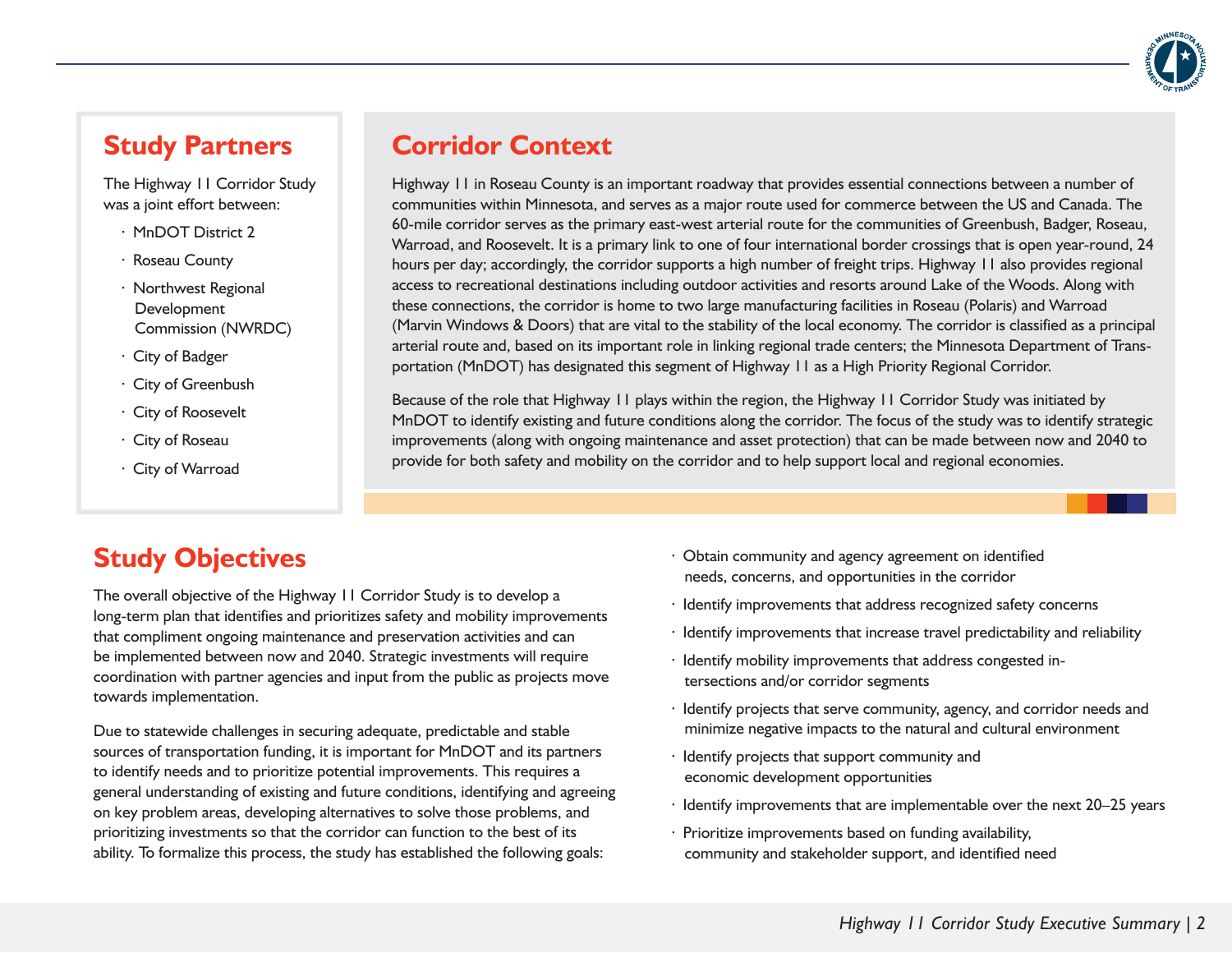

#### **Corridor Needs**

The corridor study process included a review of existing demographics, development patterns, safety, and traffic conditions. Future traffic and development were also considered. This review was supplemented by public and agency input. The following corridor needs were identified through this process:

- · **Safety improvements:** Safety problems were identified at five intersections and 11 highway segments.
- · **Access management:** Ten segments were identified with high concentrations of driveway access to the highway. High concentration of access is associated with safety and congestion problems.
- **Congestion:** No areas of Highway 11 are currently congested. The current two-lane design will accommodate existing and future traffic. The exception is within the City of Warroad, where congestion is expected to occur by 2040.
- **Passing opportunities:** Highway users would like to see improved passing opportunities. Passing can be difficult due to the volume of truck and recreational vehicle/trailer traffic on the highway. Passing can also be difficult around shift changes at Polaris and Marvin Windows & Doors.

The study also identified ongoing maintenance and preservation needs to keep pavement, bridges, culverts, stormwater conveyances, traffic signals, and sidewalks in good condition. MnDOT will need to keep up with maintenance and preservation to avoid costly projects in the long term.

# **Project Identification and Prioritization**

Based on the assessment of corridor needs, design concepts were developed to address issues at 13 key areas shown on **Figure 2.** The design concepts focused on the following:

- · **Safety improvements:** reducing intersection skew, turn lanes
- · **Access management:** frontage roads, center left-turn lanes, and closing/consolidating driveway access
- · **Future congestion:** Expansion to three-lane roadway with center left-turn lanes
- · **Passing opportunities:** Expansion super-two roadway by adding passing lanes, expansion to four-lane roadway in key locations

Projects were prioritized based on feedback from the public, study partners, and MnDOT staff. This feedback was used to categorize each recommended concept into three priority levels: A, B, and C. Concepts that address documented safety and congestion issues were ranked higher than other concepts. Project areas and prioritization are shown in **Table 1** and on **Figure 2**.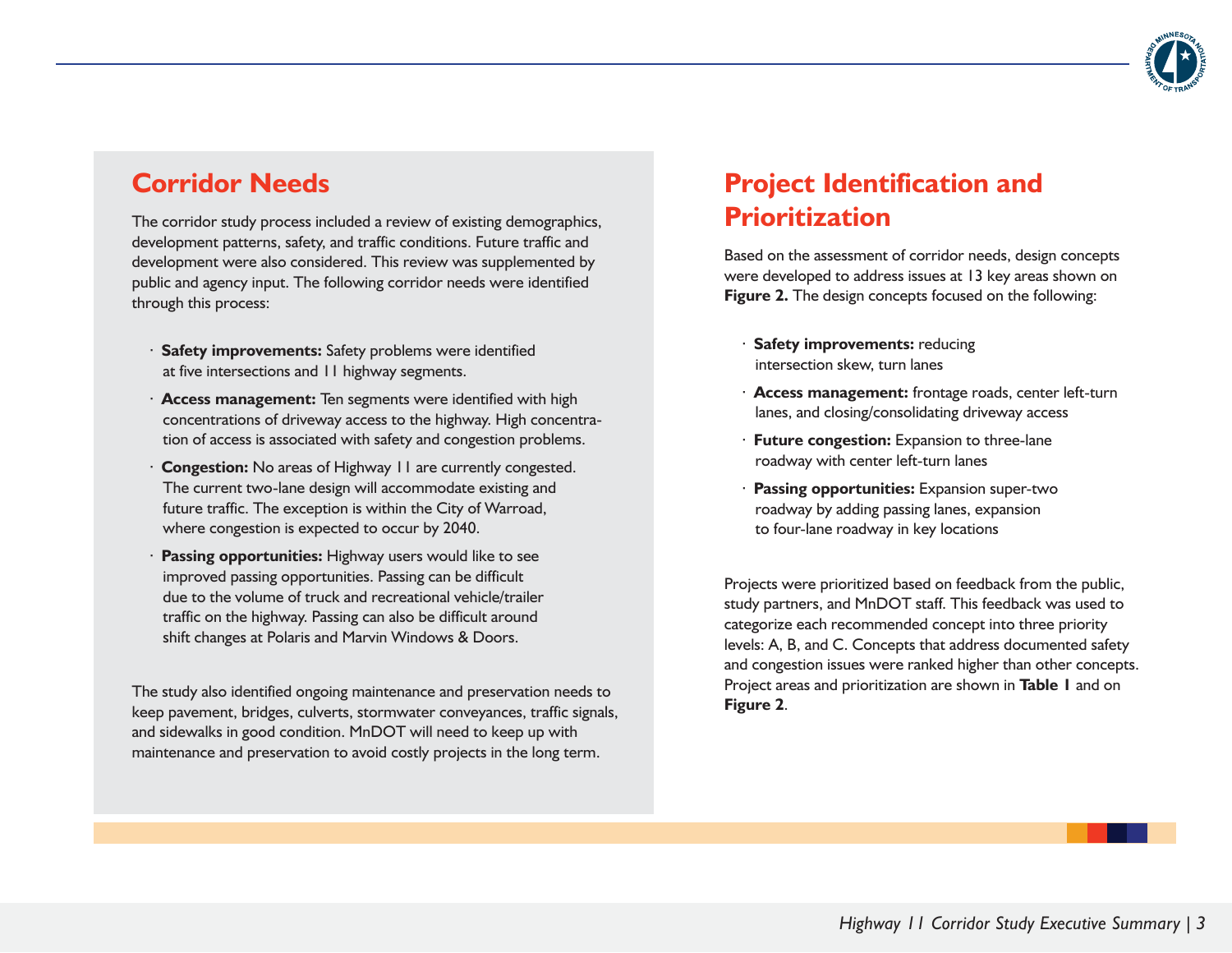



**Figure 2: Priority Areas on Highway 11**